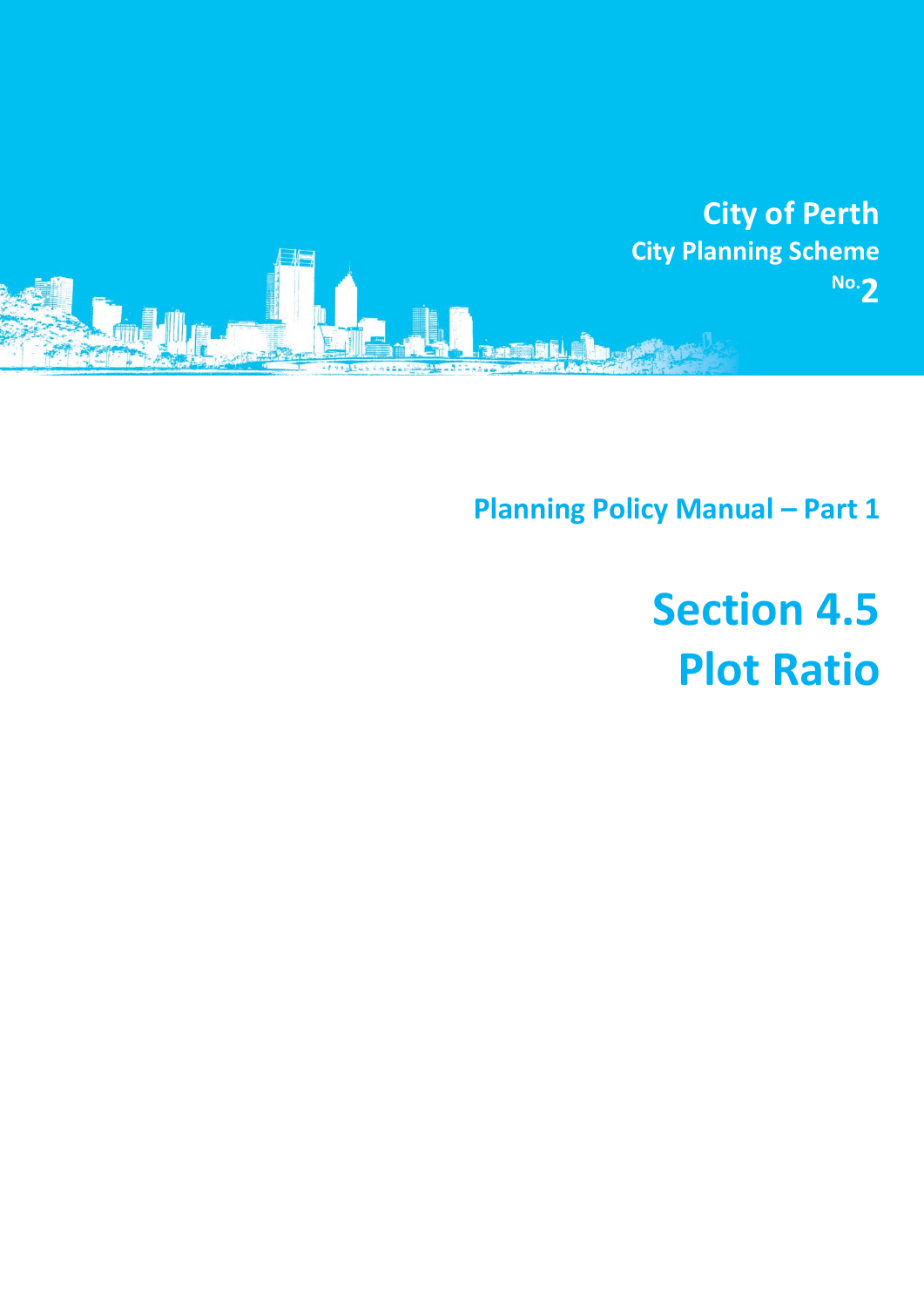

| <b>Version #</b> | <b>Decision Reference</b> | <b>Synopsis</b> |
|------------------|---------------------------|-----------------|
| 1                | 11 May 2004               | Adopted         |
| $\overline{2}$   | 31 October 2006           | Amended         |
| 3                | 13 March 2007             | Amended         |
| $\overline{4}$   | 30 August 2011            | Amended         |
| 5                | 31 July 2012              | Amended         |
| 6                | 26 February 2013          | Amended         |
| 7                | 17 March 2015             | Amended         |
| 8                | 11 April 2017             | Amended         |
|                  |                           |                 |